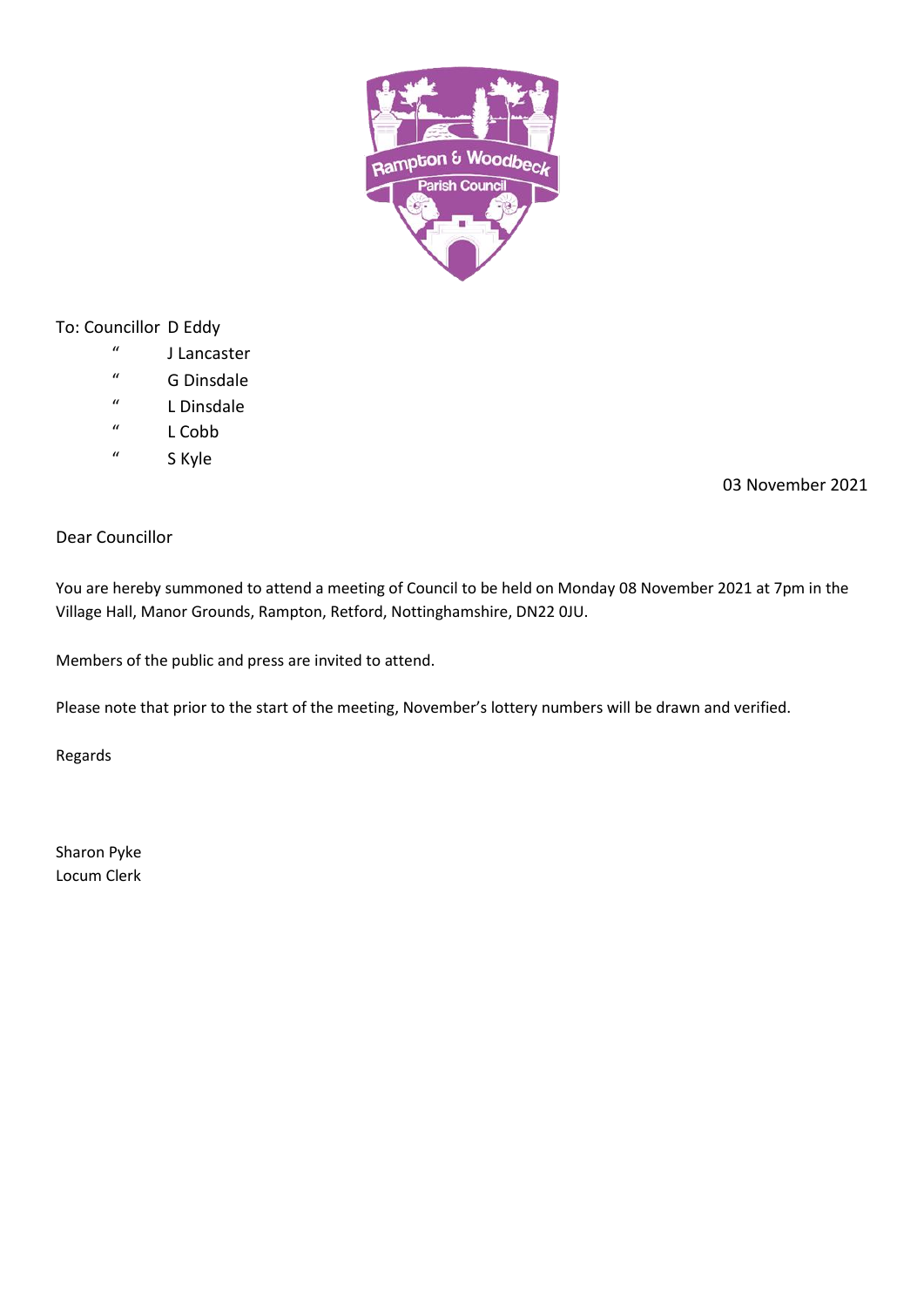

# **AGENDA**

### 1. **Welcome**

The Chairman to open the meeting

### 2. **Apologies**

To receive apologies for absence and acceptance

# 3. **Declarations of Interest**

To receive any declarations of interest

#### 4. **Public Session** – 15 minutes

Members of the public to ask questions or make observations to the Council

# 5. **Minutes** To approve and sign the minutes of the meeting held on 11 October 2021 (Appendix A)

# 6. **Nottinghamshire Rural Gigabit Voucher Scheme**

To receive an update from Open Reach's Rural Engagement Manager

#### 7. **Councillor Vacancy**

- a) To note the resignation of Councillor Felicity Ferriter
- b) To receive any update on the casual vacancy
- c) To nominate and elect a new Council trustee for the Diana Eyre Foundation
- d) To note Bassetlaw District Council's Community Governance Review Consultation in response to the Council's request to increase Councillor numbers from 7 to 8

### 8. **Councillor Reports**

To receive any Councillors

### 9. **District and Borough Councillor Reports**

To receive District and Borough Councillors' reports

### 10. **Planning**

- a) To consider any planning applications received
	- 21/01540/HSE 2 Harvest Square, Rampton (Appendix B)

b) To note the Council's response to the Bassetlaw District Council Draft Local Plan 2020 – 2037